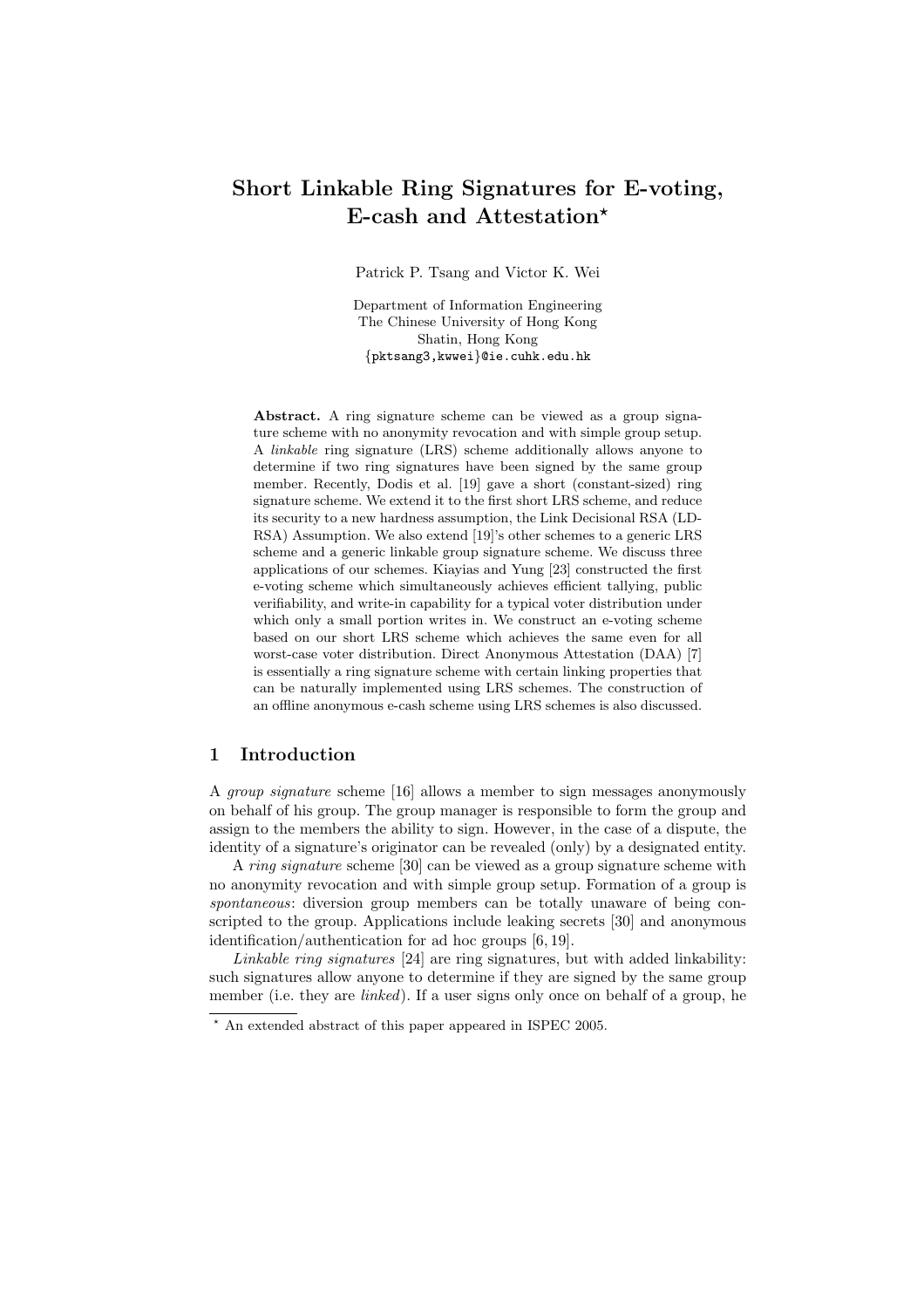still enjoys anonymity similar to that in conventional ring signature schemes. If the user signs multiple times, anyone can tell that these signatures have been generated by the same group member. Applications include leaking sequences of secrets and e-voting [24]. Concepts similar to linkability also appeared in oneshow credentials [8], linkable group signatures [27, 28], and DAA [7].

Early constructions of (linkable) ring/group signature schemes have large signature sizes, which are usually  $O(n)$  where n is the group size. Subsequent results incorporating various techniques reduced the sizes of state-of-the-art group signatures to a constant independent of group size. Consult [12, 1, 9, 4, 10, 29] for details. Essentially all ring signatures have sizes  $O(n)$ . Recently, Dodis, et al. [19] gave a short ring signature scheme construction. In this paper, we extend their technique to construct a short LRS scheme. We also extend [19]'s generic ring (resp. group) signature scheme constructions to their linkable version.

Tracing-by-linking versus tracing-by-escrowing in group signatures. The following two papers came to our attention after the completion of this research: Teranishi, et al. [31] and Wei [34]. They achieve tracing-by-linking, i.e. tracing the double signer's public key without identity escrowing to an Open Authority (OA). In comparison, tradtional group signatures use the tracing-by-escrowing technique, and give the Open Authority the unnecessary power to open an honest signer's identity even when there is no dispute to investigate. Comparing the two tracing-by-linking group signatures: [31]'s has smaller size. [34]'s has larger, but still  $O(1)$ , size, but it is more flexible and supports features such as tracing the double signer's secret key, tracing the double signer's identity without going through the public key, etc. Another paper containing tracing-by-linking ring signature is due to Tsang, et al. [33].

Constant-sized LRS schemes have many applications. We describe three of them briefly in the following.

E-Voting. There are three basic paradigms for cryptographically secure ballot elections. Under the blind signature [14] paradigm, the voters obtain ballots from the authorities, certified but privacy-preserved. This enables them to embed any form of ballot (including write-ins). This approach requires the employment of an anonymous channel between the voter and the tallying authorities to hide the identity of the user at the "ballot casting stage." Note that universal verifiability is missing and robustness is usually achieved by thresholding the authority.

Under the *homomorphic encryption* [17] paradigm, the ballots are encrypted and then "compressed" via a homomorphic encryption scheme into a tally. This compression property allows fast tallying, and is what makes this approach attractive. However the drawback is that pure "compressible" homomorphic encryption is not suitable to deal with write-in ballots.

Under the *mix-net* [13] paradigm, the tallying officials move the ballots between them and permute them in the process while changing their representation (e.g., partially decrypting them). Practical implementations of this approach in its fully robust form is still considered a slow tallying process.

Offline Anonymous Electronic Cash (E-cash). Most of the e-cash systems found in the literature makes use of blind signatures. In such systems, the users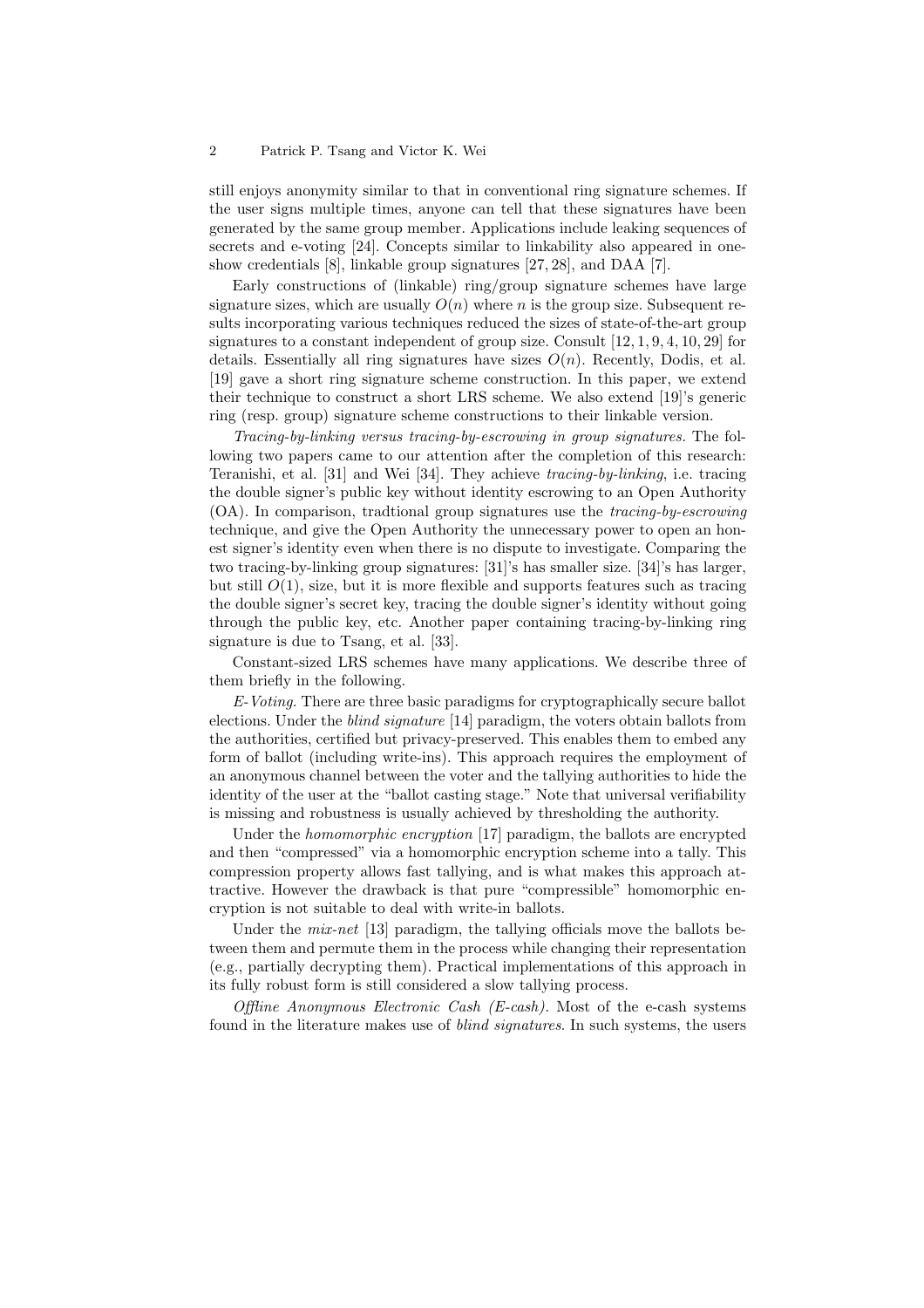withdraw electronic coins, which consist of numbers generated by users and blindly signed by the bank. Each signature represents a given amount. These coins are then spent in shops which can authenticate them by using the public signature key of the bank. The users retain anonymity in any transaction since the coins they use have been blindly signed. Existing schemes of this category are fruitful, some of the important ones are: [14, 15, 5, 11].

E-cash systems by group signatures recently received much attention. The idea is as follows: the group members in the group signature scheme forms a group of users. The bank (acting as the GM) is capable of issuing electronic coins (which are actually the ability to sign) to the users. When a user spends, he/she signs a group signature for the shop. The anonymity inherited from the group signature scheme provides privacy for the users. Examples: [25, 32, 26].

Direct Anonymous Attestation (DAA). In the context of the Trusted Computing Group (TCG), DAA is a solution to the following problem: The user of such a platform communicates with a verifier who wants to be assured that the user indeed uses a platform containing such a trusted hardware module, i.e., the verifier wants the trusted platform module (TPM) to authenticate itself. However, the user wants her privacy protected and therefore requires that the verifier only learns that she uses a TPM but not which particular one.

The first solution [22] has the drawback of requiring a TTP to be online in every transaction. Also, anonymity is lost when the TTP and the verifier collude. [7] solves the problem by making use of a group signature scheme variant based on the Camenisch-Lysyanskaya group signature scheme [8, 9]. Among other differences from the original scheme, the two crucial ones are (1) disabling anonymity revocation and (2) including a pseudonym in the signatures.

## Contributions.

- We extend the short ring signature scheme construction of Dodis, et al.[19] to the first short LRS scheme construction, and reduce its security to a set of assumptions including a new hardness assumption, the Link Decisional RSA (LD-RSA) Assumption.
- We also extend [19]'s generic ring (resp. group) signature scheme constructions to their linkable version.
- Motivated by [23], who presented the first e-voting scheme that simultaneously achieved efficient tallying, universal verifiability, and write-in capability for typical voter distribution under which only a small portion writes in, we discuss that e-voting scheme constructed from LRS [24] schemes also achieve the same three properties even for all worst-case voter distributions.
- We discuss an efficient implementation of direct anonymous attestation [7] using linkable ring signatures, and the construction of an e-cash scheme using linkable group signatures.

## 1.1 Paper Organization

The paper is organized as follows: In Section 2, we give some preliminaries. Then we define linkable ring signatures and notions of security in Section 3.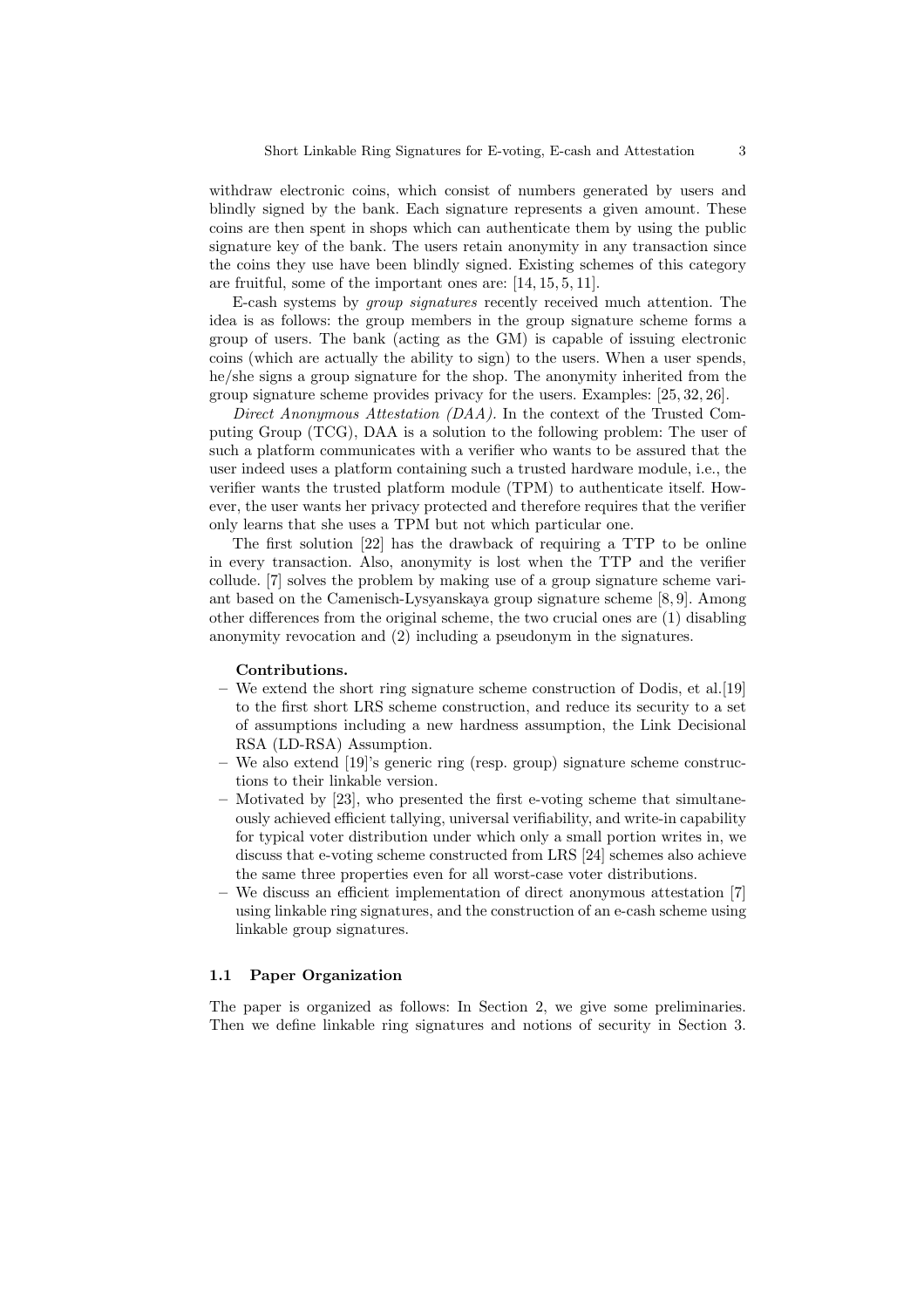Constructions and their security analysis are presented in Section 4. We discuss three applications in Section 5. We finally conclude the paper in Section 6.

## 2 Preliminaries

We review literature results and introduce new terminologies.

Strong RSA Assumption. There exists no PPT algorithm which, on input a random  $\lambda$ -bit safe prime product N and a random  $z \in QR(N)$ , returns  $u \in \mathbb{Z}_N^*$ and  $e \in \mathbb{N}$  such that  $e > 1$  and  $u^e = z \pmod{N}$ , with non-negligible probability and in time polynomial in  $\lambda$ .

Simulation-Sound, Computationally Zero-Knowledge Proof System. We adopt the definition of this concept from Bellare, et al. [2]. In a nutshell, it is a three-move zero-knowledge proof-of-knowledge system that is simulation sound, meaning that oracles specified in the security model can be successfully simulated, and that is *computational zero-knowledge*, meaning no PPT program can distinguish between real world and ideal world. For details, consult [2].

Accumulator with One-Way Domain. We adopt this concept introduced in Dodis, et al. [19]. Just a brief summary below. An accumulator family is a pair  $(\{F_i\}, \{X_i\})$  where  $F_i$  is a family of functions whose member is s.t. f:  $U_f \times X_i \rightarrow U_f$  and the accumulator family satisfies *efficient generation*, *efficient* evaluation, and quasi-commutativity. An accumulator is collision resistant if it is rare to have two different sequences accumulated to the same value.

An accumulator with one-way domain is a quadruple  $(\{F_i\}, \{X_i\}, \{Z_i\},\$  $\{\mathcal{R}_i\}$ ) where  $(\{F_i\}, \{X_i\})$  is a collision-resistant accumulator, each  $\mathcal{R}_i$  is a relation over  $X_i \times Z_i$  satisfying *efficient verification, efficient sampling*, and *one*wayness. For details consult the original paper [19].

Definition 1 (The Link Decisional RSA (LD-RSA) Assumption). Let  $N = pq = (2p' + 1)(2q' + 1)$  be a sufficiently large safe prime product. Let  $g \in QR(N)$ , with order  $p'q'$ . Let  $p_0$ ,  $q_0$ ,  $p_1$ ,  $q_1$  be four sufficiently large and distinct primes. Let b be a fair coin flip,  $n_0 = p_0q_1$ ,  $n_1 = p_1q_1$ . Given  $n_0$ ,  $n_1$ ,  $g^{p_b+q_b}$ , the LD-RSA Assumption says that no PPT algorithm can compute b correctly with probability non-negligibly over 1/2.

**Definition 2 (PK-bijectivity).** Let  $\mathcal{R} \subseteq \mathcal{X} \times \mathcal{Y}$  be a one-way efficiently samplable NP-relation. Let  $\mathcal{X}_{\mathcal{R}} = \{x \in \mathcal{X} : \text{there exists } y \in \mathcal{Y}, (x, y) \in \mathcal{R}\}.$  A mapping  $\theta$  :  $\mathcal{X}_{\mathcal{R}} \to \mathcal{Z}$  is PK-bijective with respect to R if it satisfies the first two of the following three properties. It is special PK-bijective if it satisfies all three of the following properties.

- 1. The mapping  $\theta$  is one-way and bijective.
- 2. Let  $(x_0, y_0)$  and  $(x_1, y_1)$  be two random samples of R with  $y_0 \neq y_1$ . Let  $b \in \{0,1\}$  be a fair coin flip and  $z = \theta(x_b)$ . Then there is no PPT algorithm who can, given z, distinguish between the the two cases  $b = 0$  and  $b = 1$  with success probability non-negligibly over half.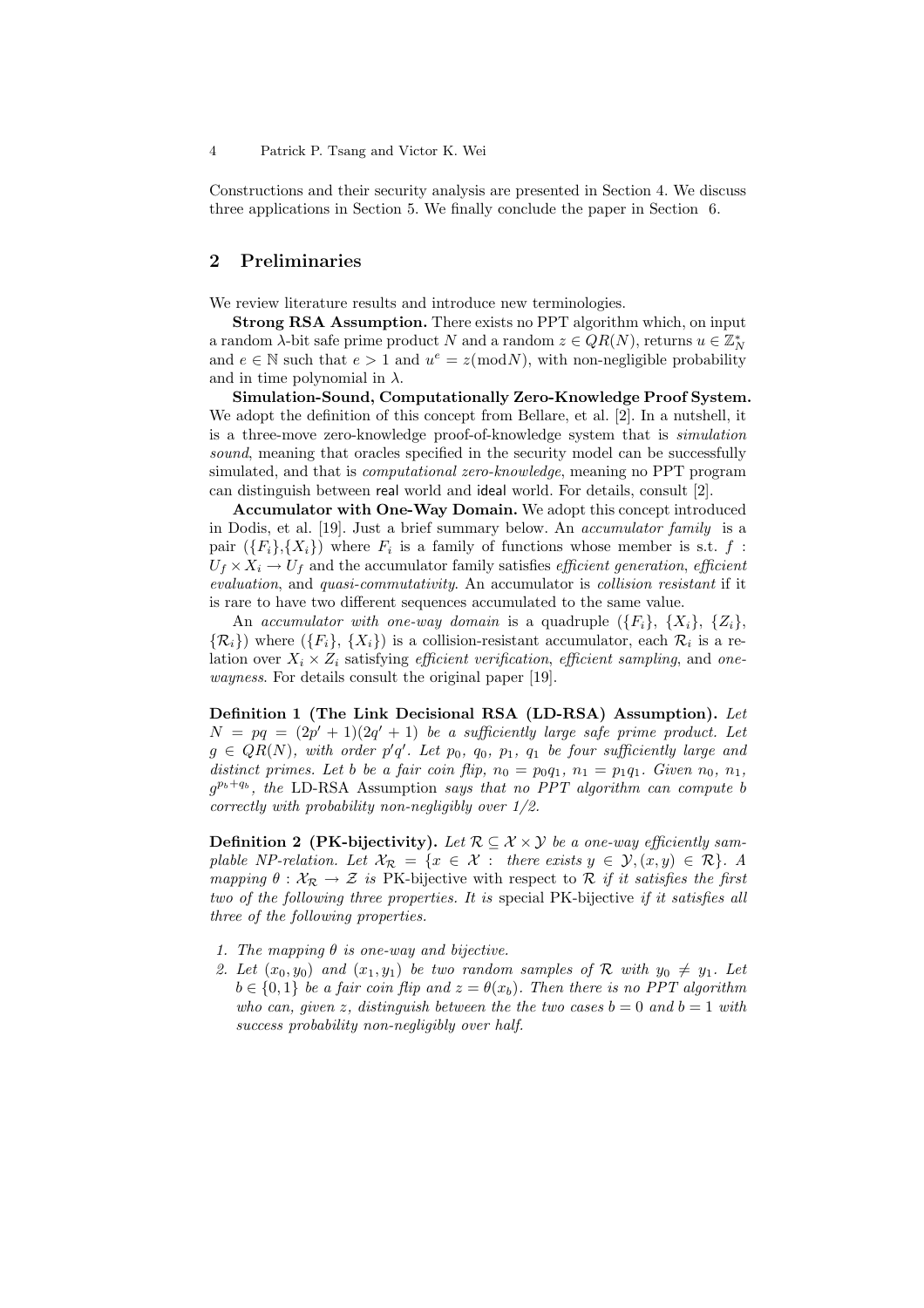3. Let  $(x_0, y_0)$  and  $(x_1, y_1)$  be any two samples of R with  $y_0 \neq y_1$ . Let  $b \in \{0, 1\}$ be a fair coin flip and  $z = \theta(x_b)$ . Then there is no PPT algorithm who can, given z, distinguish between the the two cases  $b = 0$  and  $b = 1$  with success probability non-negligibly over half.

The property of PK-bijectivity will be important to the L-anonymity of linkable ring signatures. Details later.

## 3 Security Model

We give our security model and define relevant security notions.

### 3.1 Syntax

Linkable Ring Signatures. A linkable ring signature (LRS) scheme is a tuple (Init, LRKg, LRSig, LRVf, Link).

- Init takes as input the security parameter  $1^{\lambda}$ , and outputs system-wide public parameters param. Typically, param includes an  $sk-pk$  relation  $R$  which is efficiently samplable, an one-way NP-relation, lengths of keys, ..., etc.
- LRKg takes as inputs the security parameter  $1^{\lambda}$ , the group size n, and returns a tuple  $(qpk, gsk)$ , where  $qpk$  is group public key,  $qmsk$  is group manager's secret key, and group secret key  $gsk$  is an *n*-vector with  $gsk[i]$  being the secret signing key for player i,  $1 \le i \le n$ . Often *qpk* is also an *n* vector with  $(gsk[i], qpk[i]) \in \mathcal{R}.$
- LRSign takes inputs group public key *qpk*, a secret signing key *qsk*[*i*] and a message M, returns a linkable ring signature  $\sigma$  of M.
- LRVf takes inputs the group public key  $qpk$ , a message M, and a signature  $\sigma$  for M, returns either 1 or 0 for valid or invalid.
- Link takes as inputs two valid signatures  $\sigma$  and  $\sigma'$ , returns either 1 or 0 for linked or unlinked. It returns nothing or  $\perp$  if the signatures are not both valid.

CORRECTNESS. An LRS scheme is *correct* if (1) LRVf(*qpk*, M, LRSign(*qpk*,  $gsk[i], M)$ =1, and (2) Link(LRSign( $gpk, gsk[i], M$ ), LRSign( $gpk, gsk[i], M')$ )=1 for all  $gpk$ ,  $gsk$ ,  $i$ ,  $M$ ,  $M'$ . The two checks are sometimes called verification correctness and linking correctness, resp.

#### 3.2 Notions of Security

Security of LRS schemes has these aspects: unforgeability, L-anonymity and linkability. The following oracles define the attacker's capabilities.

- $sk_i \leftarrow \mathcal{CO}(pk_i)$ . The Corruption Oracle, on input a public key  $pk_i \in \mathcal{Y}$  that is an output of LRKg, returns the corresponding secret key  $sk_i \in \mathcal{X}$ .
- $-\sigma \leftarrow \mathcal{SO}(gpk, s, M)$ . The *Signing Oracle*, on input gpk, a designated signer s, returns a valid signature  $\sigma$  which is computationally indistinguishable from one produced by LRSign using the real secret key  $qsk[s]$  on message M.

*Remark*: An alternative approach is to exclude s from  $\mathcal{SO}$ 's input and have  $\mathcal{SO}$  randomly select the signer. We do not pursue that alternative here.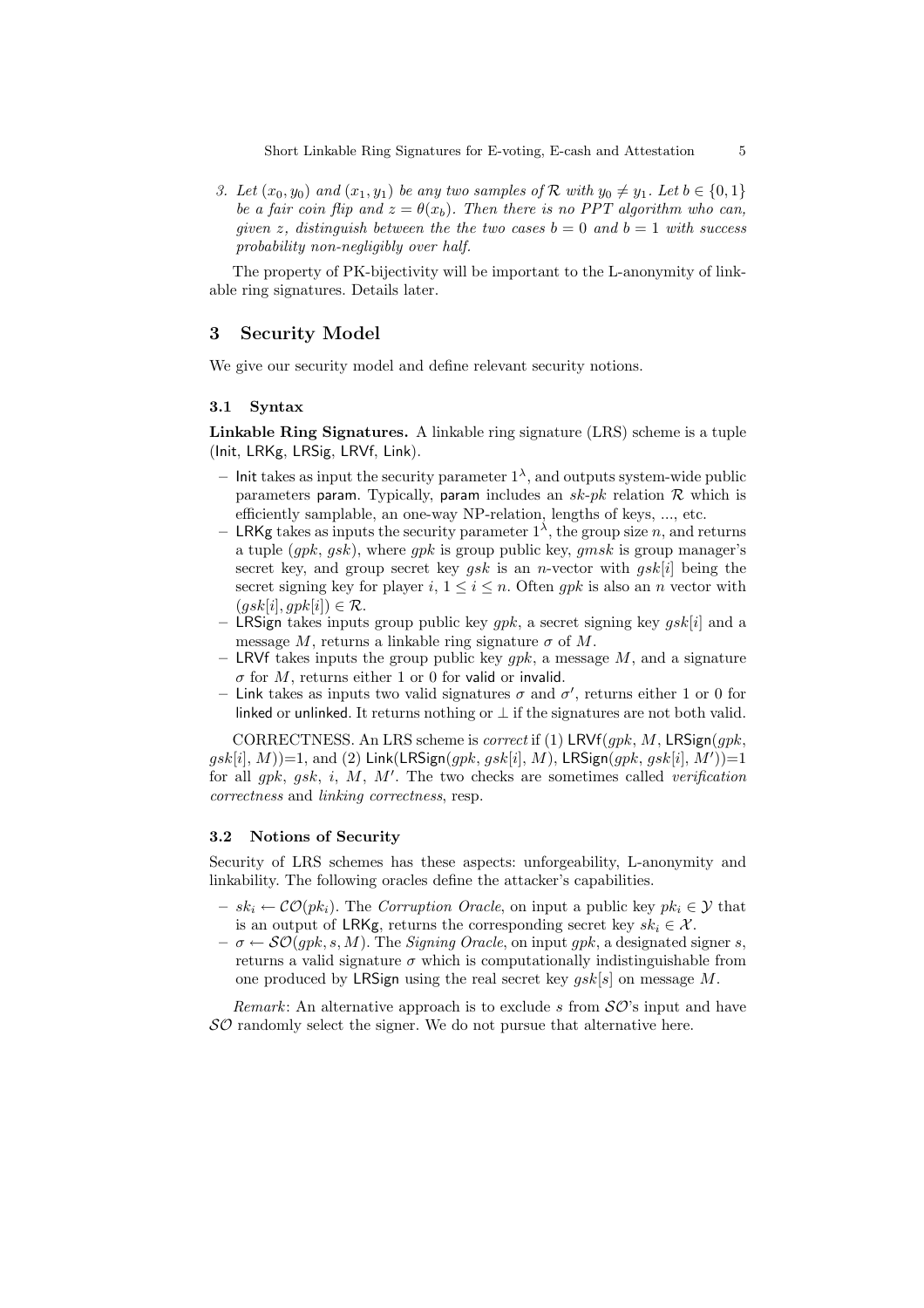Unforgeability. Unforgeability for LRS schemes is defined in the following game between the Simulator  $\mathcal S$  and the Adversary  $\mathcal A$  in which  $\mathcal A$  is given access to oracles  $\mathcal{CO}$  and  $\mathcal{SO}$ :

- 1. S generates and gives  $A$  the system parameters param.
- 2. A may query the oracles according to any adaptive strategy.
- 3. A delivers gpk,  $M$ ,  $\sigma_q$ .

A wins the game if: (1) LRVf $(gpk, M, \sigma_q)=1$ , (2) all public keys in gpk are outputs of LRKg, none has been input to  $\mathcal{CO}$ , and (3)  $\sigma_q$  is not an output of  $\mathcal{SO}$ on any input containing  $M$  as the message.  $A$ 's *advantage* is its probability of winning.

**Definition 3 (unforgeability).** An LRS scheme is unforgeable if no PPT adversary A has a non-negligible advantage in the game above.

L-Anonymity. Anonymity for LRS schemes is defined in the following game in which  $A$  is given access to oracles  $CO$  and  $SO$ :

#### Game LA

- 1. (*Initialization Phase*) S generates and gives  $A$  the system parameters param.
- 2. (Probe-1 Phase) A queries the oracles with arbitrary interleaving.
- 3. (Gauntlet Phase) A gives S gpk, s, message M, where  $qpk[s]$  has never been queried to  $\mathcal{CO}$  and has never been the designated signer in any  $\mathcal{SO}$  query. Then S flips a fair coin to select  $b \in \{$ real, ideal $\}$ . Case b=real: S queries  $CO$ with gpk[s] to obtain gsk[s] and compute  $\sigma = \text{LRSign}(gpk, gsk[s], M)$ . Case b=ideal: S computes  $\sigma = \mathcal{SO}(qpk, s, M)$ .
- 4. (Probe-2 Phase) A receives  $\sigma$ , queries the oracles adaptively, except that  $qpk[s]$  cannot be queried to  $\mathcal{CO}$  or be designated signer in any  $\mathcal{SO}$  query.
- 5. (*End Game*) A delivers an estimate  $\hat{b} \in \{$ real, ideal  $\}$  of b.

A wins the game if  $\hat{b} = b$ . Its *advantage* is its winning probability minus half.

Definition 4 (L-Anonymity). An LRS scheme is L-anonymous if for no PPT adversary has a non-negligible advantage in Game LA.

Remark: In this paper, the statistical distance between the real world and the ideal world is non-negligible. Therefore, we use a distinguishability test between real and ideal. The other popular approach, distinguishing between two possible signers, is not suitable. Our attacker model is not fully active due to restrictions that the *gauntlet* public key (i.e.  $qpk[s]$  in the Gauntlet Phase) cannot be queried.

Linkability. Linkability for LRS schemes is defined in the following game between the Simulator  $S$  and the Adversary  $A$  in which  $A$  is given access to oracles  $CO$  and  $SO$ :

1. S generates and gives  $A$  the system parameters param.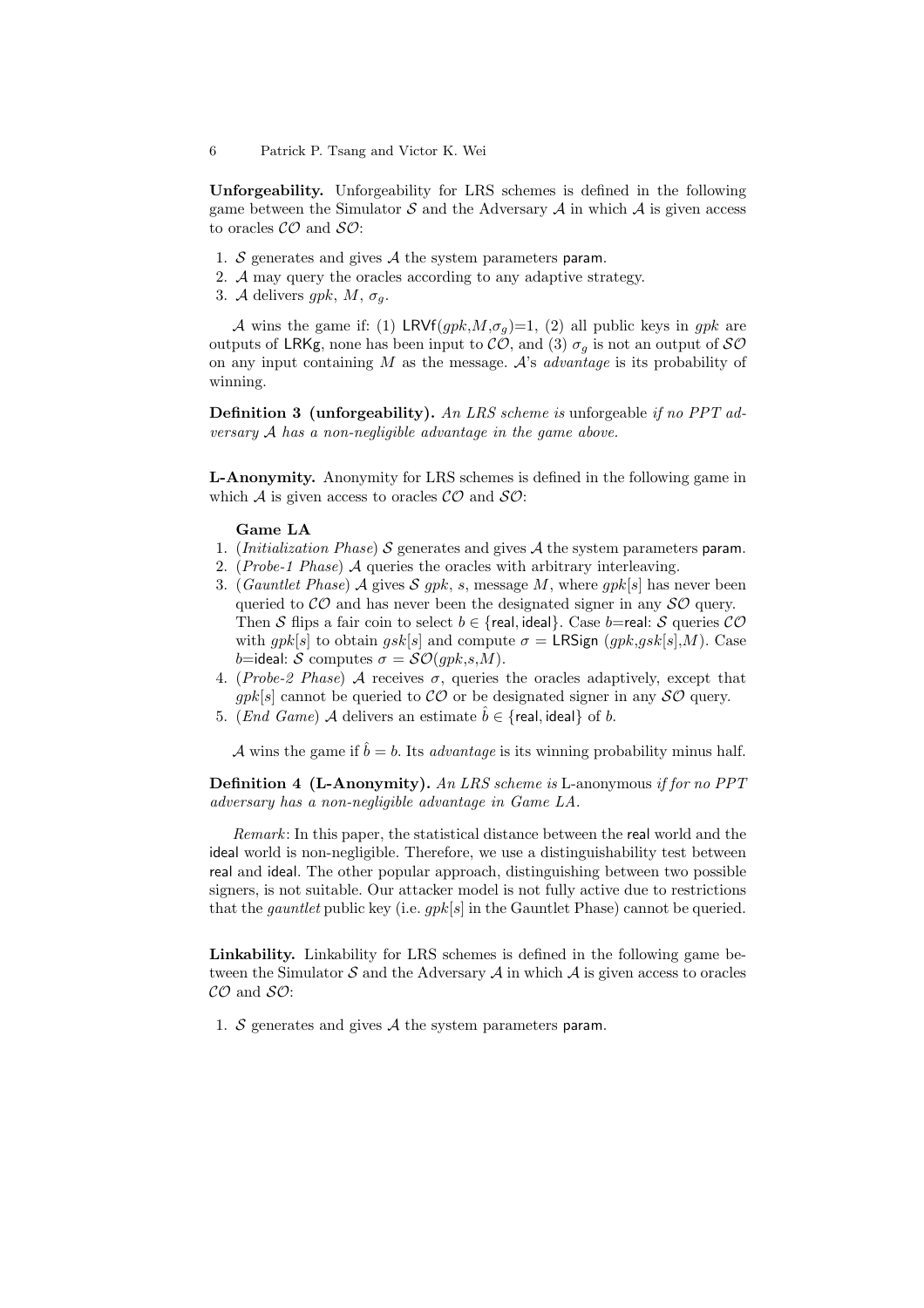- 2. A queries the oracles according to any adaptive strategy.
- 3. A delivers  $(gpk_i, M_i, \sigma_i), i=1,2.$

A wins the game if (1) all public keys in  $gpk_1 \cup gpk_2$  are outputs of LRKg, and at most one has been queried to  $CO. (2)$  LRVf $(gpk<sub>i</sub>, M<sub>i</sub>, \sigma<sub>i</sub>)=1, i=1,2$ . and (3) Link $(\sigma_1, \sigma_2)$ =0. The Adversary's *advantage* is its probability of winning.

**Definition 5 (Linkability).** An LRS scheme is linkable if no PPT adversary has a non-negligible advantage in winning the game above.

Security. Summarizing we have:

**Definition 6 (Security of LRS Schemes).** An LRS scheme is secure if it is unforgeable, L-anonymous, and linkable.

## 4 Constructions of Linkable Ring Signature Schemes

In this section we present several LRS scheme constructions.

## 4.1 Generic Constructions without Accumulators

We present two generic LRS scheme constructions with signature size  $O(n)$ . Let  $\mathcal{R} \subseteq \mathcal{X} \times \mathcal{Y}$  denote an efficiently-samplable, one-way NP-relation that is typical of sk-pk relations. Let  $\theta_d : \mathcal{X} \to \tilde{\mathcal{Y}}$  denote a one-way bijective mapping. Two LRS schemes are constructed as follows:

- LRKg: Upon input 1<sup> $\lambda$ </sup>, output a pair of *n*-vectors (*gpk*, *gsk*) where (*gsk*[*i*],  $gpk[i]) \in \mathcal{R}$ , each  $i, 1 \leq i \leq n$ .
- LRSign: Upon inputs  $qpk$ ,  $sk = gsk[s]$ , message M, R, and a one-way bijective mapping  $\theta_d$ , produces a linkable ring signature following either Eq (1) or Eq (2) below (thereby resulting in two different constructions):

(LRS1) 
$$
SPK\{sk : (\vee_{1 \leq i \leq n} (sk, gpk[i]) \in \mathcal{R}) \wedge (\tilde{y} = \theta_d(sk))\}(M)
$$
, or (1)

(LRS2)  $SPK\{sk : \vee_{1 \leq i \leq n}(((sk, gpk[i]) \in \mathcal{R}) \wedge (\tilde{y}_i = \theta_d(sk)))\}(M).$  (2)

We adopt the notation of [12] in the above.

- LRVf: Straightforward. Accepts if the corresponding PoK is verified to be correct.
- Link: For LRS1, examine the *linkability tag*,  $\tilde{y}$ , from each of the two input signatures and outputs linked if and only if they are equal. For LRS2, compare the lists of linkability tags of the signatures and outputs linked if and only if they contain at least one tag in common.

Theorem 1 in [19] implies the existence of efficient implementations of LRS1 and LRS2. The complexity of the signatures implied by the theorem is polynomially growing, but is high in practice. In Appendix A, we provide efficient instantiations of LRS1 and LRS2 that use two popular mechanisms to achieve 1 out-of-n proof-of-knowledge, namely Cramer, et al.'s partial proof-of-knowledge [18] and Rivest, et al.'s ring structure [30].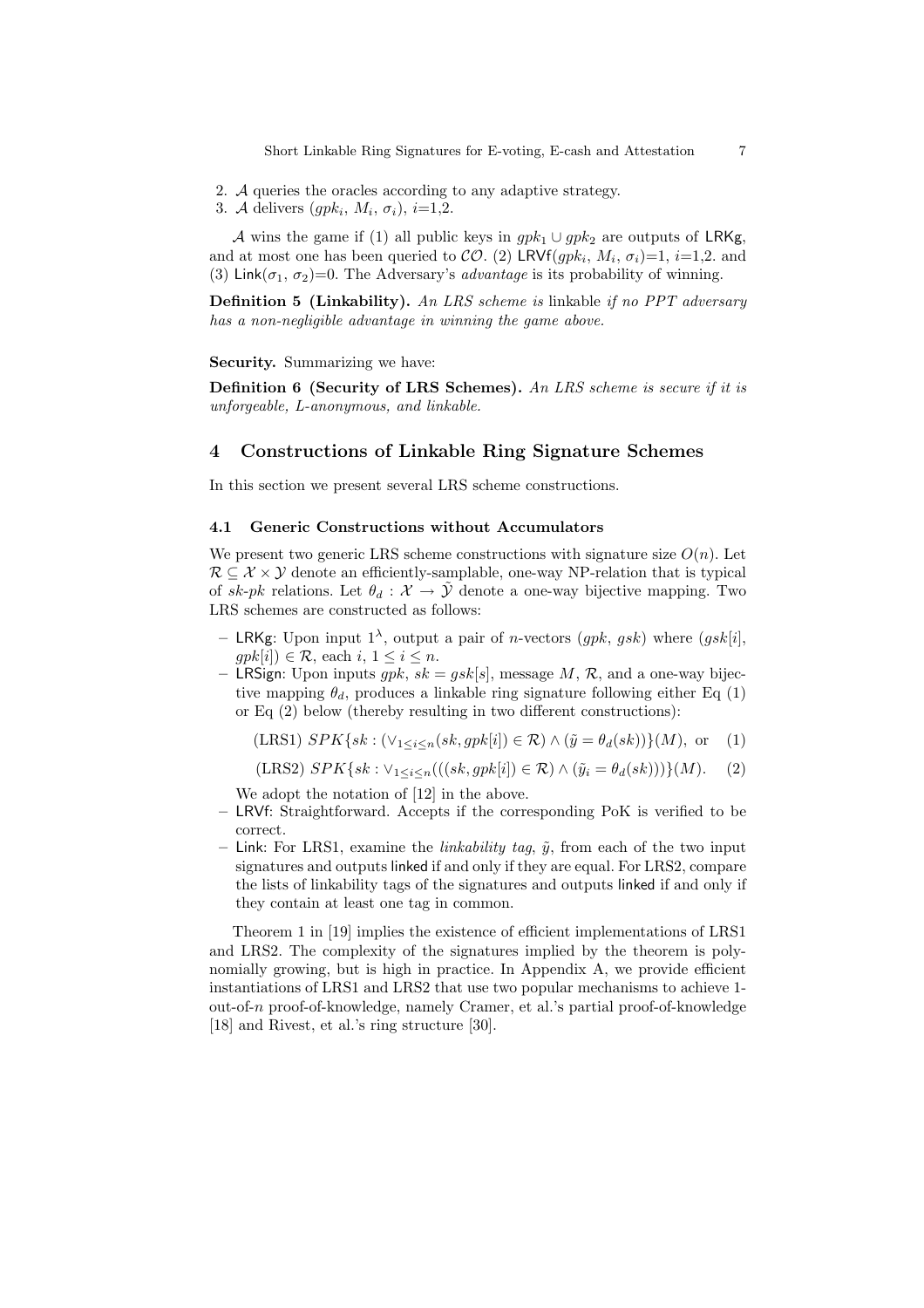#### 4.2 Generic Construction with Accumulators

We construct a short LRS scheme, using methods motivated by [19]. Define  $f(u, \{z_1, \dots, z_n\}) \doteq f(\dots(f(f(u, z_1), z_2), \dots, z_n))$ , the accumulation of  $z_1, \dots, z_n$  $z_n$ . The signing algorithm of the scheme is given by the following:

– LRSign: Let  $gpk=(y_1, \dots, y_n)$ , and  $gsk[s] = x$ . Upon inputs  $gpk$ ,  $gsk[s]$ , message M, compute  $v = f(u, \{y_1, \dots, y_n\})$ , and  $w = f(u, \{y_1, \dots, y_n\})$  $\{y_s\}$ ). The signature is computed as  $\sigma =$ 

(LRS3)  $SPK{ (w, y_s, x) : (y_s, x) \in \mathcal{R} \wedge f(w, y_s) = v \wedge \tilde{y} = \theta_d(x) \} (M)$  (3)

#### 4.3 The Short Linkable Ring Signature Scheme Construction

The generic construction in the previous section is further instantiated by the following parameter choices: Use the accumulator  $f(u, x) = u^x \mod N$  where  $N = pq = (2p' + 1)(2q' + 1)$  is a sufficiently large safe prime product. Let  $\mathcal{R}{ (2e_1e_2 + 1, (e_1, e_2)) : |e_1 - 2^{\ell}|, |e_2 - 2^{\ell}| < 2^{\mu} }.$  The parameters  $\ell$  and  $\mu$  are selected according to methods in [9] to ensure security against coalition attacks. We have in mind  $\ell \approx \lambda/2$ ,  $\mu$  sufficiently small,  $p'$  and  $q'$  at least  $\lambda/2$  plus a few bits long. Let  $\theta_d(e_1, e_2) = g_\theta^{e_1+e_2}$ , where  $g_\theta \in RQ(N)$  and is fairly generated. Given the above instantiations, LRS3 becomes:

(LRS3') 
$$
SPK\{(w, x, e_1, e_2) : w^x = v \text{ mod } N \wedge x = 2e_1e_2 + 1
$$
  
  $\wedge |e_1 - 2^{\ell}|, |e_2 - 2^{\ell}| < 2^{\mu} \wedge \tilde{y} = \theta_d((e_1, e_2))\}(M)$  (4)

Writing down the  $\Sigma$ -protocol explicitly, LRS3' becomes

(LRS4) 
$$
SPK\{(r, w, x, e_1, e_2) : T_1 = g^r \wedge T_2 = g^x h^r \wedge T_3 = g^{e_2} s^r
$$

$$
\wedge T_4 = w y^r \wedge T_5 = g^{e_1} t^r \wedge T_4^x = g^{a_1} \wedge T_1^{e_2} = g^{a_2} \wedge T_4^x = v y^{a_1}
$$

$$
\wedge T_5^{2e_2} g = g^x t^{2a_2} \wedge |e_1 - 2^\ell|, |e_2 - 2^\ell| < 2^\mu \wedge \tilde{y} = g_\theta^{e_1 + e_2} \}(M) \tag{5}
$$

where  $a_1 = xr, a_2 = e_2r$ .

The above instantiates a  $O(1)$ -sized linkable ring signature scheme, provided the list of public keys  $y_1, \dots, y_n$  is not included in the signature.

#### 4.4 Security Theorems

We give in this section theorems on the security of some of our constructions and leave the proofs in Appendix B.

**Theorem 1.** Assume  $\theta_d$  is a special PK-bijection. The linkable ring signature LRS3 (resp. LRS3', LRS4) is

- 1. correct.
- 2. L-anonymous if Eq. (3) (resp. (4), (5)) is a simulation-sound, computational zero-knowledge proof system.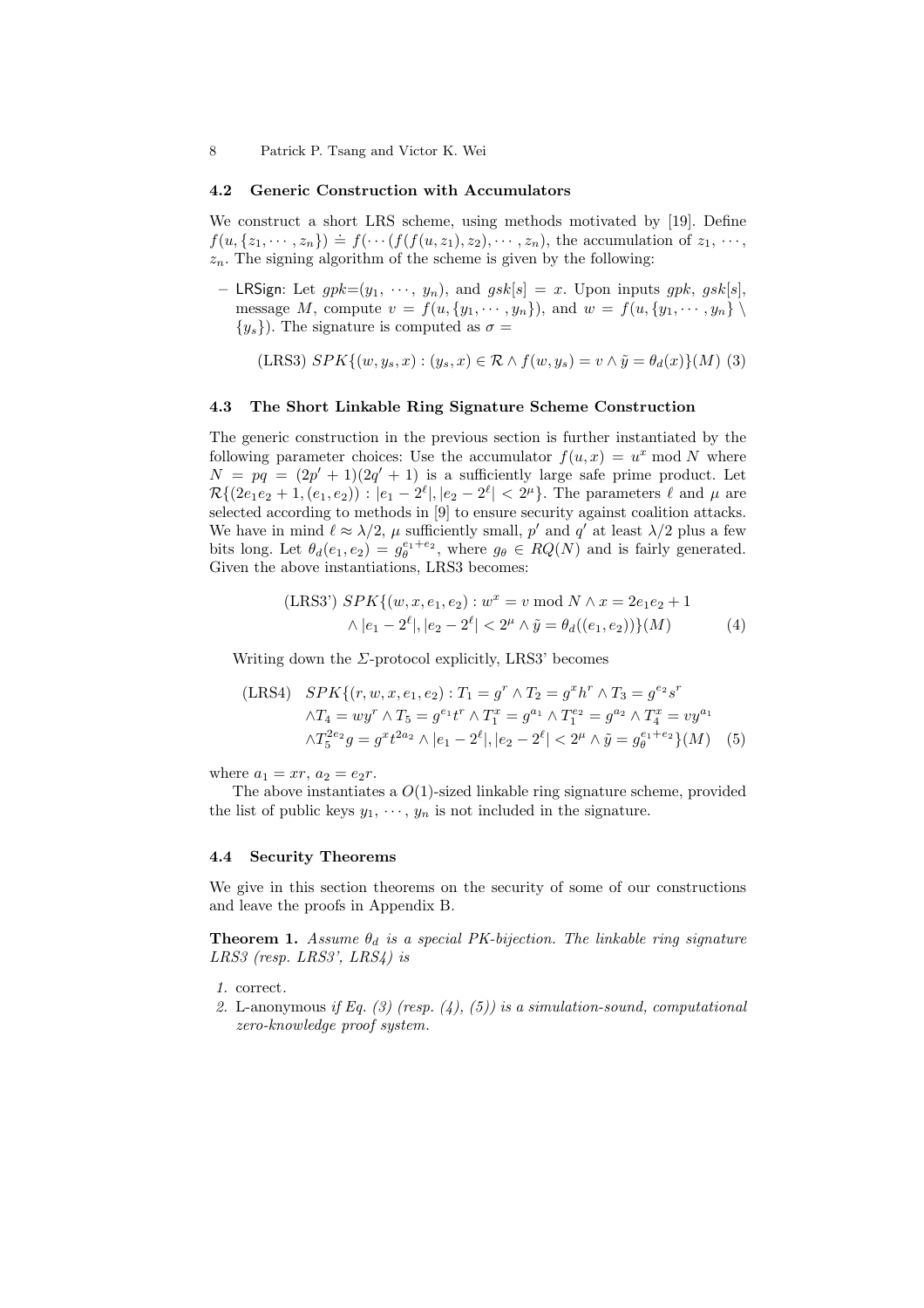- 3. unforgeable if Eq. (3) (resp. (4), (5)) is a sound non-interactive proof system.
- 4. linkable if Eq. (3) (resp. (4), (5)) is a sound non-interactive proof system.

**Theorem 2.** If one-way functions exist and  $\theta_d$  is a special PK-bijection, then there exist an efficient instantiation of the linkable ring signature LRS3 (resp. LRS3', LRS4) which has correctness, unforgeability, linkability, and L-anonymity.

The linkable ring signature LRS3 (resp. LRS3') instantiated by the proofs of [21, 20, 19] are asymptotically polynomial time. But they are too complex for practical system parameters. The linkable ring signature instantiation LRS4 is efficient even for practical system parameters. This construction closely followed the short ring signature of [19], and therefore inherits several of their properties. In particular, there is no rigorous proof of unforgeability and unlinkability. We have only been able to obtain the following security reduction of L-anonymity.

Theorem 3. The linkable ring signature LRS4 has L-anonymity provided the DDH Assumption and the LD-RSA Assumption hold in the RO Model.

#### 4.5 Discussions

Common errors. If we change the mapping  $\theta_d((e_1,e_2)) = g_\theta^{e_1+e_1}$  to  $\theta_{d,2}((e_1,e_2)) =$  $g_{\theta}^{e_1}$ , then linkability is lost beause a single user in possession of an RSA secret  $(e_1, e_2)$  can produce two unlinked signatures with  $\tilde{y} = g_\theta^{e_1}$  and  $\tilde{y} = g_\theta^{e_2}$ . If we replace with  $\theta_{d,3}((e_1, e_2)) = g_\theta^{e_1e_2}$ , then L-anonymity is lost because the proof system LRS4 Eq. (5) is no longer computational zero-knowledge. However, a (probably) secure alternative choice is  $\theta_{d,4}((e_1,e_2)) = (g_\theta^{e_1}, g_\theta^{e_2})$ . Note that  $\theta_{d,2}$ while  $\theta_{d,3}$  are not special PK-bijective.

A related security requirement is to that, given a random sample  $y_1$ , it is hard to compute  $y_2$  such that there exist  $x_1, x_2$ , satisfying  $(x_1, y_1), (x_2, y_2) \in \mathcal{R}$ ,  $\theta_d(x_1) = \theta_d(x_2)$ . This stronger concept may be needed in further study of the current topic, but it is not needed in the present paper.

It is straightforward to extend our LRS's to linkable group signatures [27, 28]. Simply also escrow the user identity (or the user public key) to an Open Authority (OA) in the signatures. The escrow can be done by verifiably encrypt the identity (or public key) to the OA by methods in [2], for example.

Dynamic group setting. We have used the static group setting, where memberships to the group remain unchanged during the course of signature generation and verification. Our scheme and security model can be adapted for dynamic group settings. The Join operation can be implemented. The group membership manager maintains a list of all members' public keys.

Other kinds of user key pairs. LRS schemes in which user key pairs are from cryptosystems other than RSA can be similarly constructed. We have in mind modifications to the usual form of public key for added security against potential coalition attacks. E.g., for DL user key pairs  $\mathcal{R} = \{(x, y = 2g^x + 1)\}\,$  for pairings  $\mathcal{R} = \{(x, \text{first coordinate of } P^x)\},$  etc.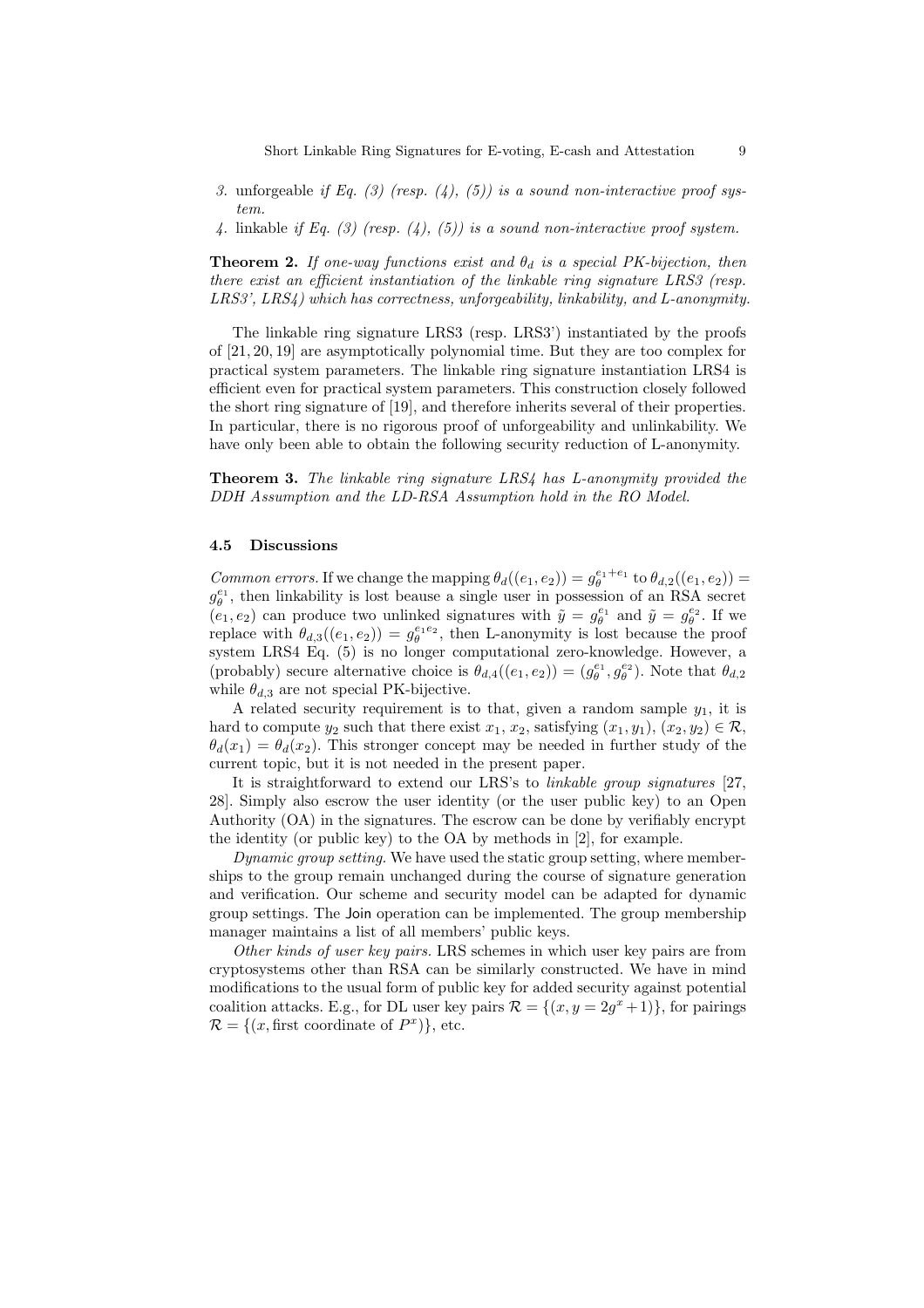## 5 Applications

We discuss in this section the application of LRS schemes to E-voting, offline anonymous electronic cash and direct anonymous attestation.

#### 5.1 E-voting

Remarkable advances in group/ring signatures in recent years have given new options to e-voting scheme constructions. In fact, many papers on group/ring signatures have included e-voting as applications. Using group/ring signatures contributes to a new paradigm of e-voting construction.

Nevertheless, none of the existing group/ring signature schemes gives raise to a satisfactory construction. First, most group signature schemes are unlinkable, which means double-voting cannot be detected (an exception: the one-show credential system due to [8]). Secondly, and more importantly, anonymity revocation is an inherited property in group signatures/credential systems. Note that anonymity is of prime concern in e-voting. Nothing justifies to open a vote.

Previously proposed linkable ring signature schemes partly solved the problem because they have (1) double-voting detecting capability and (2) no anonymity revocation. However, all existing schemes have signature sizes linear with the signing group, which makes them impractical when used in large-scale voting. Our short linkable ring signature scheme (LRS4) has constant signature size and is thus very practical in this sense.

Construction. We use the construction of an e-voting scheme from [24]. The main contribution of the current paper w.r.t. this e-voting scheme is that we have an  $O(1)$ -sized signature whereas [24] used an  $O(n)$ -sized signature, where n is the group size. We summarize the e-voting scheme below. For further details, see [24].

- (Registration.) Through a registration process, a list of the public keys of all eligible voters is published. Each voter can check if his public key is included. A number of independent registrants can be used to ensure that no ineligible entity is listed.
- (Vote Casting.) Each voter sends in a linkable ring signature on a message which states its selected candidate, from a prescribed candidate list or as a write-in candidate. The cast ballots can be listed in a public bulletin board for voter inspection.
- (Tallying.) Simply verify all received linkable ring signatures, drop the invalid or linked ones, and tally the remaining according to their signed messages.

Kiayias and Yung [23] hybridized homomorphic encryption and mix-net to achieves simultaneously (1) efficient tallying, (2) universal verifiability and (3) write-in capability under typical voter distribution where only a small proportion of voters write-in. Our e-voting scheme above achieves the same even under worst-case voter distributions: the proportion of voters who write in can vary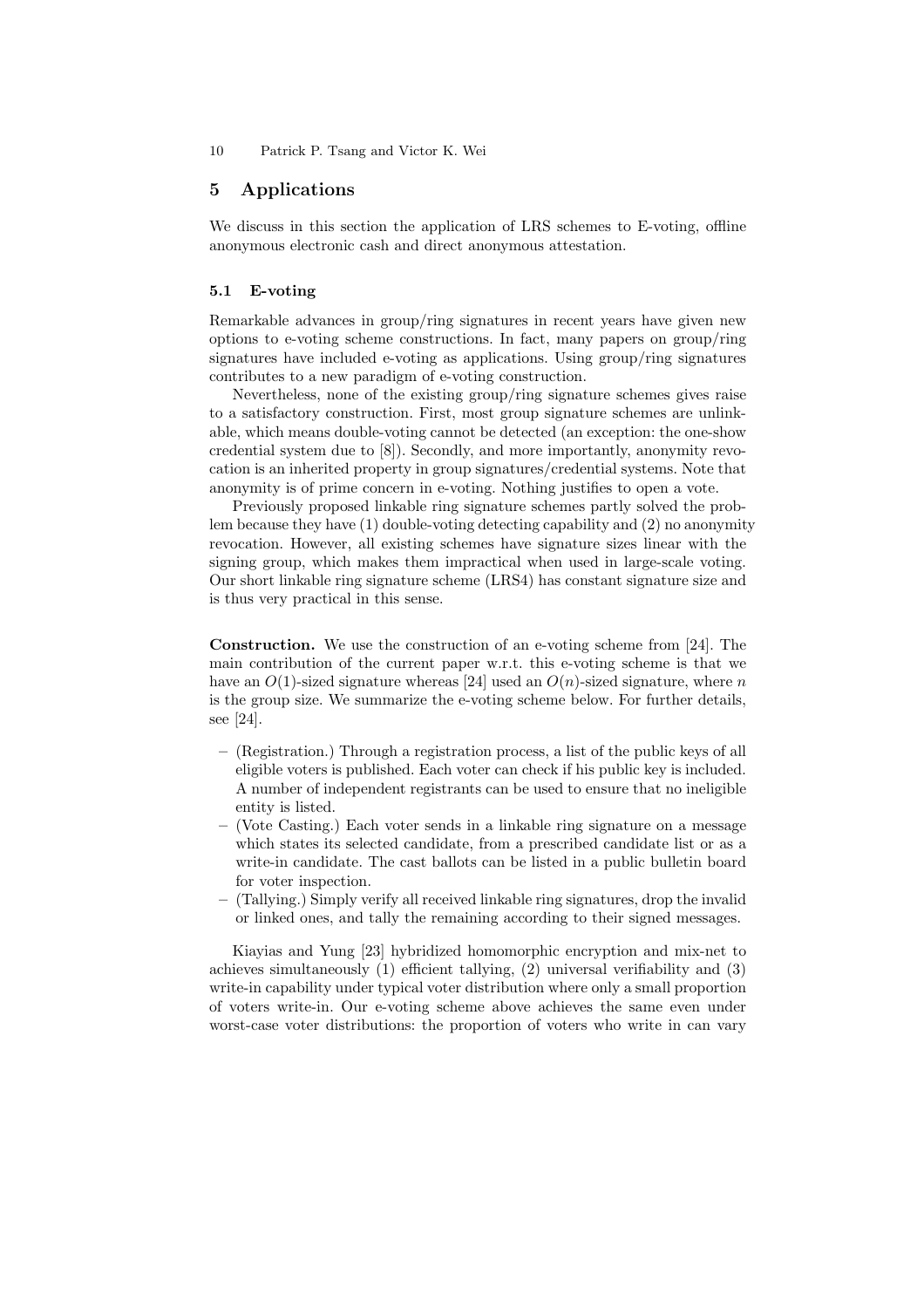from negligible to overwhelming. To write-in in our scheme, a voter simply sends in a linkable ring signature on the message which includes its write-in candidate.

If one worries about the group manager having too much power from knowing the factoring of  $N$ , then Boneh and Franklin's [3] for generating  $N$  collaboratively among a number of servers, none of which knows the factoring of  $N$ , can be used. Nakanishi, et al. [27, 28] presented e-voting from linkable group signature. Our version of the linkable group signature can also be used to construct e-voting.

#### 5.2 Direct Anonymous Attestation (DAA)

In essence, DAA [7] is a group signature without revocability, and with an additional feature of rogue tagging. Double signers can be detected, or linked, yet their identities are not revealed. When a double signer is detected, a rogue tag is produced to prevent it from signing again: future signatures (attestations) identified with a known rogue tag is not accepted. Double signers of different transactions with the same basename, bsn, are detected. But signing twice with different basename is not detected.

The linkable ring signature is ideally suited to implementing DAA. It is a group signature without revocation. Its linkability feature can be used to detect double signers, and when linked output the linkability tag,  $\tilde{y} = g_{\theta}^{sk}$ , as the rogue tag. Future signatures whose  $\tilde{y}$  equals a known rogue tag is not accepted. The value  $g_{\theta}$  can be made a function of the basename but not the transaction, e.g.  $g_{\theta} = Hash(\mathsf{bsn}, \dots)$ . Then double signing on different transactions with same basename is linked, while double signing on different basename will not be linked.

Below, we highlight a few important points in implementing DAA from linkable ring signatures. Further details are straightforward from [7] and omitted.

- $-$  (Setup for Issuer.) The issuer acts as the GM. He initializes our short linkable ring signature scheme.
- (Join Protocol.) The TPM joins by first running LRKg of the linkable ring signature scheme in order to obtain a user key pair. It then submits the public key to the Issuer and retains the secret key. It also proves to the Issuer that the public key is correctly formed.
- (DAA-Signing Protocol.) The TPM signs a linkable ring signature by invoking the LRS.Sign algorithm.
- (Verification Algorithm.) This is exactly the same as LRS.Verify.
- $-$  (Roque Tagging.) When a user secret key is found, it should be distributed to all potential verifiers. These verifiers can then put the key on their list of rogue keys.

#### 5.3 E-cash

Our LRS scheme (LRS4) can also be used to construct an e-cash scheme. It serves as a new alternative to e-cash schemes of the "group signature approach", as described in the introduction.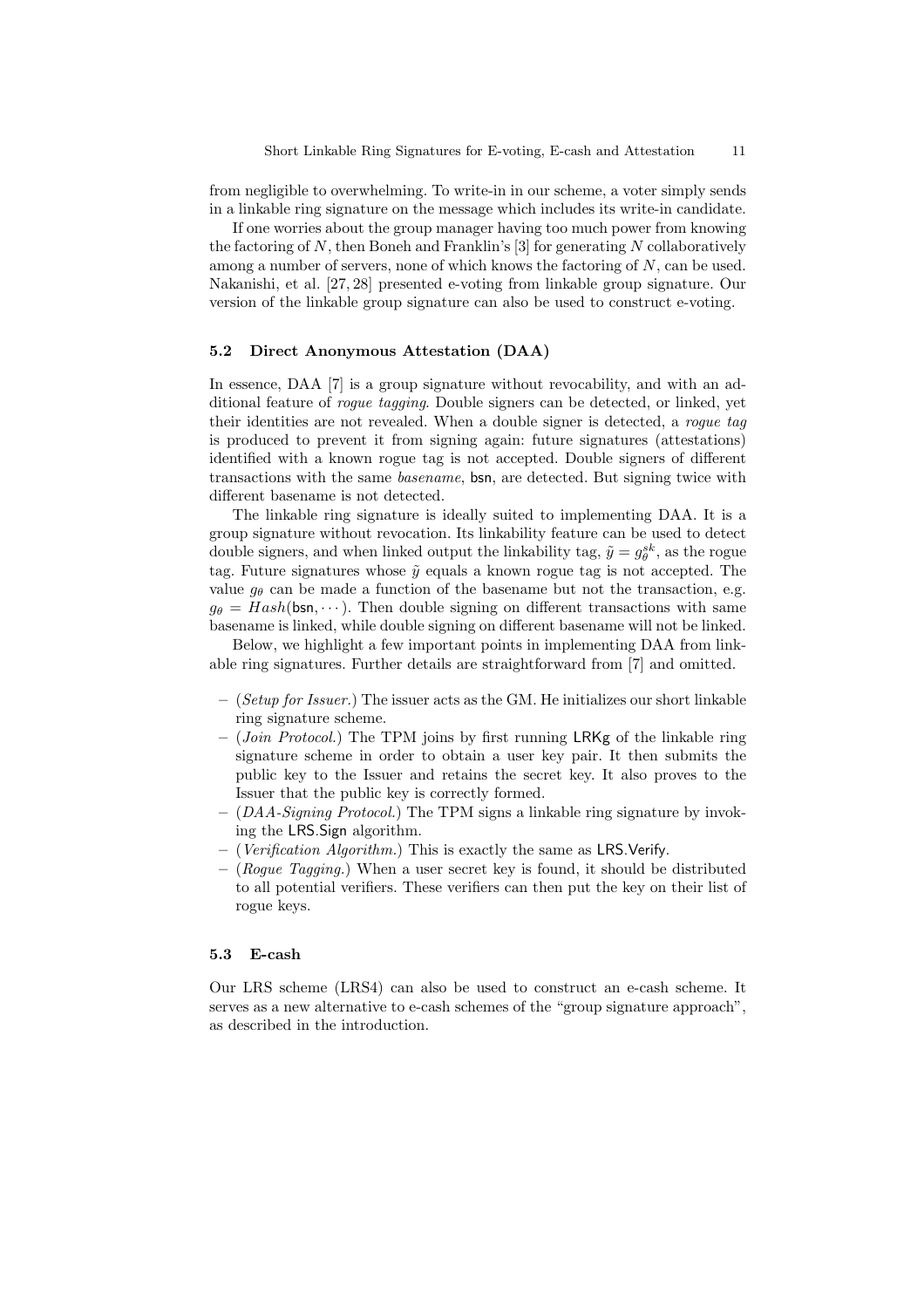Construction. The Bank takes the role of the GM. We adopt the "group of coins" model: each user key pair represents a coin; the knowledge of a user secret key means the ability to spend a coin; and anonymity is among the group of coins issued. The Bank initializes our short linkable group signature scheme. Assume the shops and the users have their accounts established with the bank.

- $-$  (*Withdrawal*) To withdraw a coin, the user first runs LRKg to obtain a key pair. He keeps the secret key with himself and gives the public key to the bank. The bank debits the user's account, and update the group public key by accumulating the new public key into the current group public key.
- $-$  (*Payment*) The user signs a linkable group signature, using his secret key, on the payment transcript, on behalf of the most up-to-date coin group (i.e. using the most up-to-date group public key). The shop verifies against the signature and accepts the payment if the signature is valid.
- $-$  (*Deposit*) The shop gives the bank the payment transcript, along with the associated linkable group signature. The bank verifies as the shop did and credits the shop's account if the signature is valid. To detect double-spending, the bank goes through the deposit database to look for signatures that are linked.

Double spenders of the e-cash are detected as double signers of the linkable ring signature scheme. However, methodologies differ after detection. In non-accusatory linkability, the suspect can only be tagged and prevented from further double spending afterwards. The drawbacks are time delay to effective tagging and small punishment for the offense. In accusatory linkability, the linking algorithm outputs a suspect. But there are issues of non-slanderability and deniability that can be quite subtle.

## 6 Conclusion

In this paper, we have presented generic LRS scheme constructions with provable security and the first short LRS scheme construction, with security reducible to the LD-RSA problem. We have shown a generic LGS scheme construction with provable security. Also, we have given the first bandwidth-conserving e-voting scheme that simultaneously achieves efficient tallying, universal verifiability, and write-in capability, even in the worst case of voter distribution. We have discussed how to implement DAA and e-cash systems using LRS/LGS schemes.

## References

- 1. G. Ateniese, J. Camenisch, M. Joye, and G. Tsudik. A practical and provably secure coalition-resistant group signature scheme. In CRYPTO 2000, pages 255– 270. Springer-Verlag, 2000.
- 2. M. Bellare, H. Shi, and C. Zhang. Foundations of group signatures: The case of dynamic groups. In CT-RSA 2005, 2005. To appear.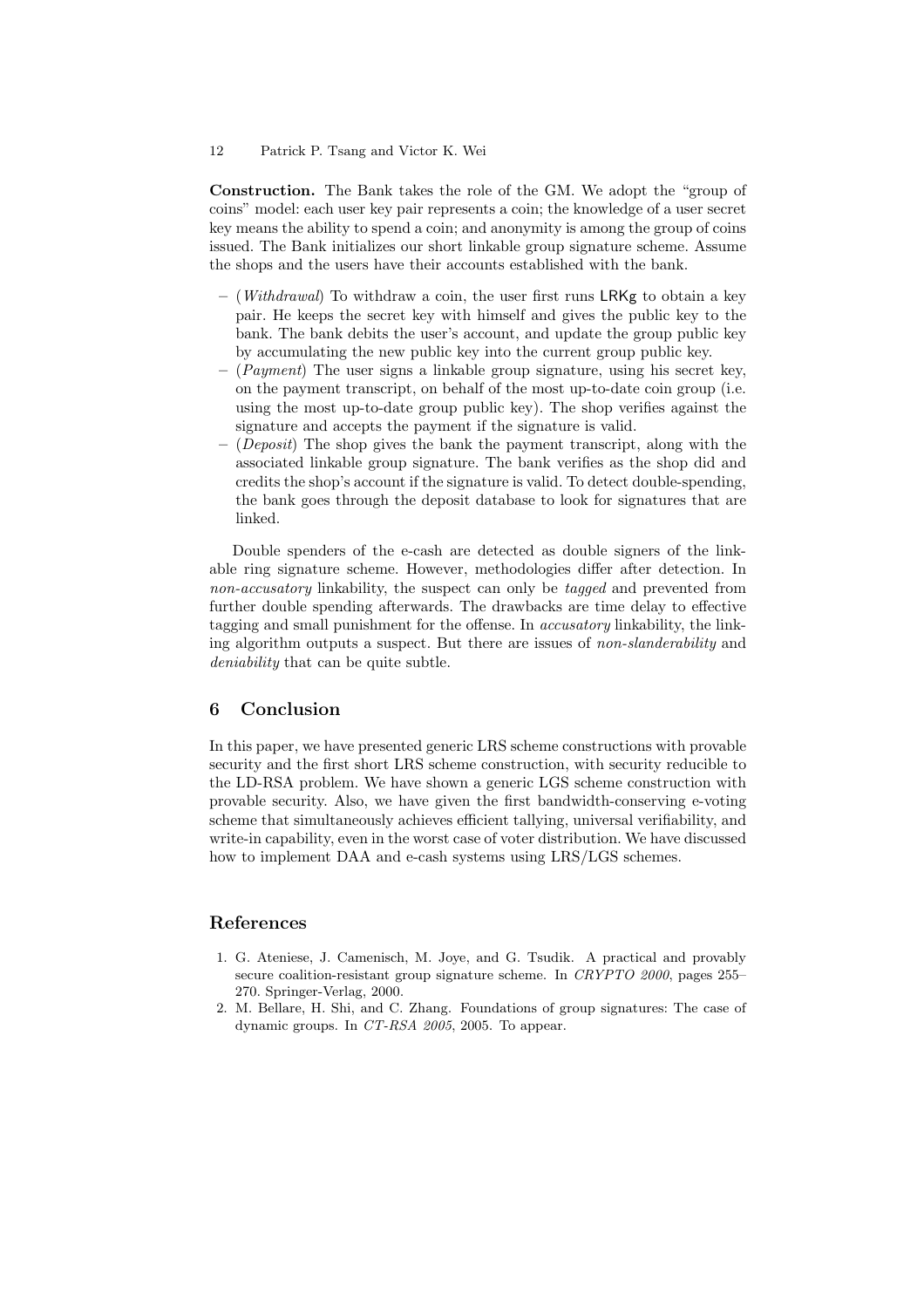Short Linkable Ring Signatures for E-voting, E-cash and Attestation 13

- 3. D. Boneh and M. Franklin. Efficient generation of shared RSA keys. In CRYPTO 1997, volume 1294 of LNCS, pages 425–439. Springer-Verlag, 1997.
- 4. Dan Boneh, Xavier Boyen, and Hovav Shacham. Short group signatures. In Eurocrypt 2004, volume 3027 of LNCS. Springer–Verglag, 2004.
- 5. S. Brands. Untraceable off-line cash in wallet with observers. In Proceedings of the 13th annual international cryptology conference on Advances in cryptology, pages 302–318. Springer-Verlag, 1994.
- 6. E. Bresson, J. Stern, and M. Szydlo. Threshold ring signatures and applications to ad-hoc groups. In Crypto'02, volume 2442 of LNCS, pages 465–480. Springer-Verlag, 2002.
- 7. E. Brickell, J. Camenisch, and L. Chen. Direct anonymous attestation. Cryptology ePrint Archive, Report 2004/205, 2004. http://eprint.iacr.org/.
- 8. J. Camenisch and A. Lysyanskaya. Efficient non-transferable anonymous multishow credential system with optional anonymity revocation. In EUROCRYPT  $2001$ , volume 2045 of *LNCS*, pages 93–118. Springer-Verlag, 2001.
- 9. J. Camenisch and A. Lysyanskaya. A signature scheme with efficient protocols. In SCN 2002, volume 2576 of LNCS, pages 268–289. Springer-Verlag, 2003.
- 10. J. Camenisch and A. Lysyanskaya. Signature schemes and anonymous credentials from bilinear maps, 2004.
- 11. J. Camenisch, J.-M. Piveteau, and M. Stadler. An efficient fair payment system. In Proceedings of the 3rd ACM conference on Computer and communications security, pages 88–94. ACM Press, 1996.
- 12. J. Camenisch and M. Stadler. Efficient group signature schemes for large groups (extended abstract). In CRYPTO'97, pages 410–424. Springer-Verlag, 1997.
- 13. D. Chaum. Untraceable electronic mail, return addresses, and digital pseudonyms. Commun. ACM, 24(2):84–90, 1981.
- 14. D. Chaum. Blind signatures for untraceable payments. In Crypto'82, pages 199– 203. Plenum Press, 1982.
- 15. D. Chaum, A. Fiat, and M. Naor. Untraceable electronic cash. In Proceedings on Advances in cryptology, pages 319–327. Springer-Verlag, 1990.
- 16. D. Chaum and E. van Heyst. Group signatures. In EUROCRYPT'91, volume 547 of LNCS, pages 257–265. Springer-Verlag, 1991.
- 17. J. D. Cohen and M. J. Fischer. A robust and verifiable cryptographyically secure election scheme. In FOCS 85, pages 372–382, 1985.
- 18. R. Cramer, I. Damgard, and B. Schoenmakers. Proofs of partial knowledge and simplified design of witness hiding protocols. In CRYPTO'94, pages 174–187. Springer-Verlag, 1994.
- 19. Y. Dodis, A. Kiayias, A. Nicolosi, and V. Shoup. Anonymous identification in ad hoc groups. In EUROCRYPT 2004, volume 3027 of LNCS, pages 609–626. Springer-Verlag, 2004.
- 20. U. Feige and A. Shamir. Zero knowledge proofs of knowledge in two rounds. In CRYPTO'89, pages 526–544, 1989.
- 21. O. Goldreich, S. Micali, and A. Wigderson. Proof that yields nothing but their validity or all languages in NP have zero-knowledge proof system. Journal of the ACM, 38(3):691–729, 1991.
- 22. Trusted Computing Group. Trusted computing platform alliance (tcpa) main specification, version 1.1a. republished as trusted computing group (tcg) main specifcation, version 1.1b, 2001. http://www.trustedcomputinggroup.org.
- 23. A. Kiayias and M. Yung. The vector-ballot e-voting approach. In FC 2004, volume 3110 of LNCS, pages 72–89. Springer-Verlag, 2004.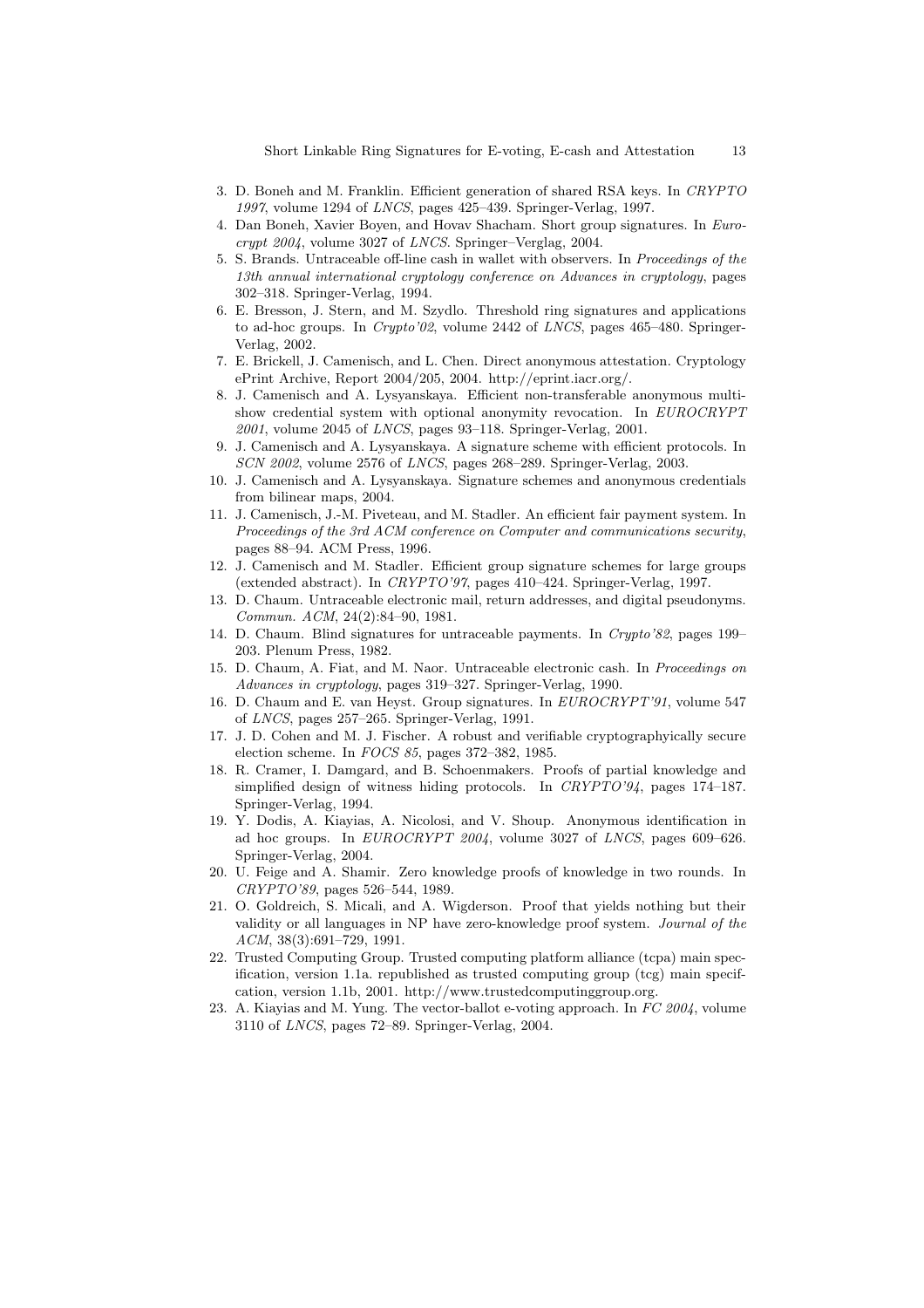- 14 Patrick P. Tsang and Victor K. Wei
- 24. J. K. Liu, V. K. Wei, and D. S. Wong. Linkable spontaneous anonymous group signature for ad hoc groups (extended abstract). In ACISP'04, volume 3108 of LNCS, pages 325–335. Springer-Verlag, 2004.
- 25. A. Lysyanskaya and Z. Ramzan. Group blind digital signatures: A scalable solution to electronic cash. In FC'98, pages 184–197. Springer-Verlag, 1998.
- 26. G. Maitland and C. Boyd. Fair electronic cash based on a group signature scheme. In ICICS'01, volume 2229 of LNCS. Springer-Verlag, 2001.
- 27. T. Nakanishi, T. Fujiwara, and Watanabe H. A linkable group signature and its application to secret voting. In 4th Int'l Symp. on Communicatin Theory and Appl., 1997.
- 28. T. Nakanishi, T. Fujiwara, and Watanabe H. A linkable group signature and its application to secret voting. Trans. of Information Processing Society of Japan, 40(7):3085–3096, 1999.
- 29. L. Nguyen and R. Safavi-Naini. Efficient and provably secure trapdoor-free goup signature schems from bilinear pairings. In ASIACRYPT 2004, volume 3329 of LNCS, pages 372–386. Springer-Verlag, 2004.
- 30. R. L. Rivest, A. Shamir, and Y. Tauman. How to leak a secret. In ASIACRYPT 2001, pages 552–565. Springer-Verlag, 2001.
- 31. I. Teranishi, J. Furukawa, and K. Sako. k-times anonymous authentication. In Asiacrypt 2004, volume 3329 of LNCS, pages 308–322. Springer-Verlag, 2004.
- 32. J. Traoré. Group signatures and their relevance to privacy-protecting off-line electronic cash systems. In ACISP'99, pages 228–243. Springer-Verlag, 1999.
- 33. Patrick P. Tsang, Victor K. Wei, Man Ho Au, Tony K. Chan, Joseph K. Liu, and Duncan S. Wong. Separable linkable threshold ring signatures. In Indocrypt 2004, volume 3348 of LNCS, pages 384–398. Springer-Verlag, 2004.
- 34. Victor K. Wei. Tracing-by-linking group signatures. Cryptology ePrint Archive, Report 2004/370, 2004. http://eprint.iacr.org/.

## A Instantiating LRS1 and LRS2

### A.1 CDS-type Linkable Ring Signatures

**LRSign.** Given public keys  $gpk = (y_1, \dots, y_n)$ , secret key  $x_s$  satisfying  $(x_s, y_s)$  $\mathcal{R}$ , and message  $M$ , do:

- 1. For each  $i, 1 \leq i \leq n$ ,  $i \neq s$ , randomly generate  $\tilde{y}_i$  and simulate a conversation  $(t_i, c_i, z_i)$  for  $PoK\{x_i : (x_i, y_i) \in \mathcal{R} \wedge \tilde{y}_i = \theta(x_i)\}.$
- 2. Randomly generate  $t_s$ . Compute  $c_0 = H(M, y_1, \dots, y_n, \text{none}, t_1, \dots, t_n)$ . Compute  $c_s$  such that the polynomial f interpolated by  $f(i) = c_i, 0 \le i \le n$ , has degree  $\leq n-1$ .
- 3. Use  $x_s$  to compute the response  $z_s$  which completes the conversation  $(t_s, c_s, z_s)$ to  $PoK\{x_s : (x_s, y_s) \in \mathcal{R} \wedge \tilde{y}_s = \theta(x_s)\}.$
- 4. Output the signature

 $\sigma = ((y_1, \tilde{y}_1), \cdots, (y_n, \tilde{y}_n), (t_1, c_1, z_1), \cdots, (t_n, c_n, z_n),$  nonce).

LRVf. Given  $qpk = (y_1, \dots, y_n)$ , M,  $\sigma$ , verify that: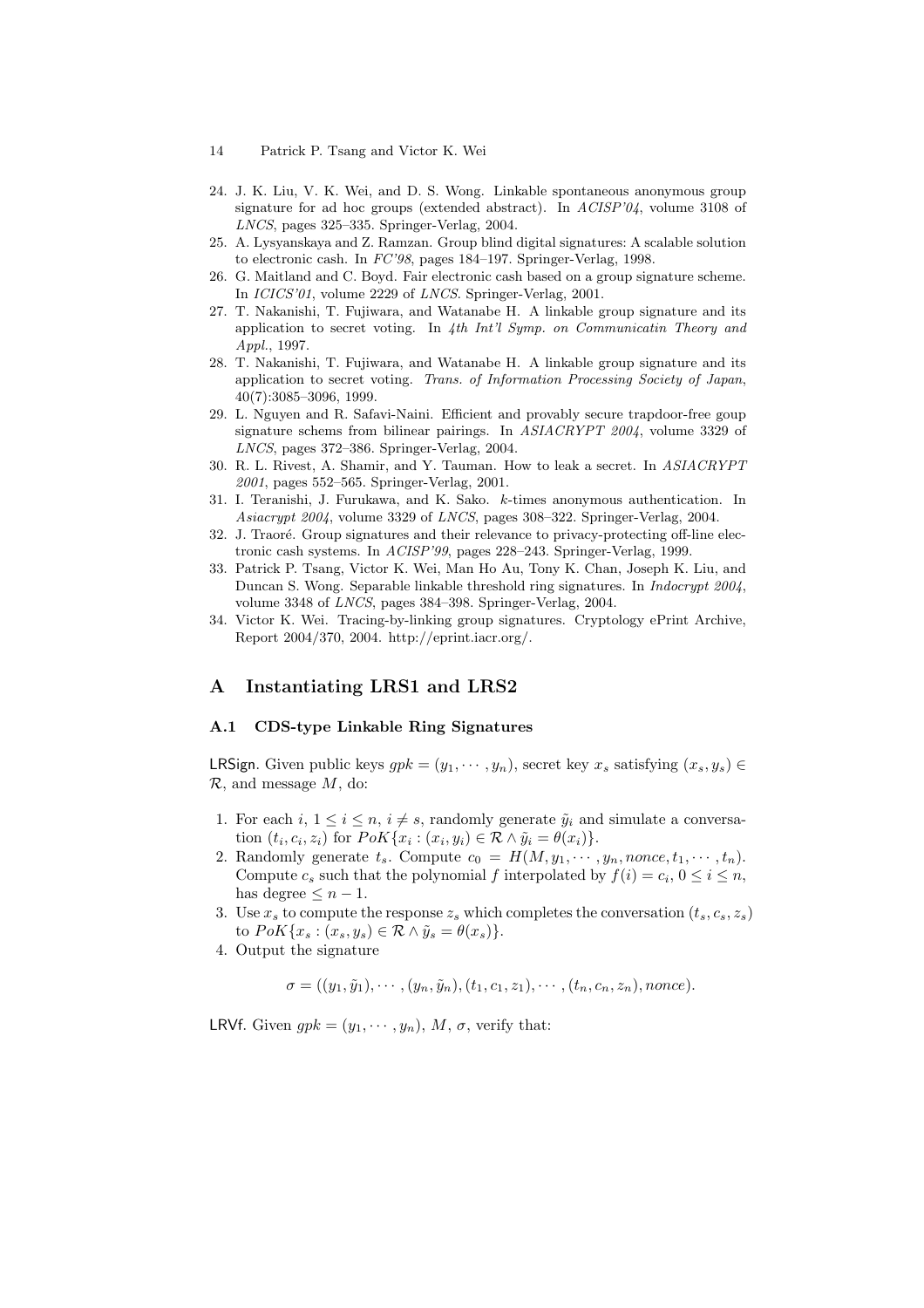1. each  $(t_i, c_i, z_i)$  is a valid conversation for  $PoK\{x_i : (x_i, y_i) \in \mathcal{R} \land \theta(x_i) = \tilde{y}_i\};$ 2.  $c_i$ ,  $0 \le i \le n$ , interpolate a polynomial f satisfying  $f(i) = c_i$  for  $0 \le i \le n$ 

and degree $(f) \leq n - 1$ ; and 3.  $c_0 = H(M, y_1, \dots, y_n, \text{nonce}, t_1, \dots, t_n).$ 

Link. Given two valid signatures:  $\sigma_i = ((y_1^{(i)}, \tilde{y}_1^{(i)}), \cdots, (y_n^{(i)}, \tilde{y}_n^{(i)}), (t_1^{(i)}, c_1^{(i)}, z_1^{(i)}),$  $\cdots, (t_n^{(i)}, c_n^{(i)}, z_n^{(i)})$ , nonce<sup>(i)</sup>), where  $i = 1, 2$ , look for  $\tilde{y}_j^{(1)} = \tilde{y}_j^{(2)}$  for some j. If found, output linked. Otherwise, output unlinked.

Signature size can be reduced by dropping or replacing some redundant terms. Discussions omitted. A variant is to make  $\tilde{y}_i = \tilde{y}_s$  for all i. No other alterations are made to LRSign, LRVf, or Link. Example: Some of the linkable ring signatures in [33] is instantiated by  $\mathcal{R} = \{(x, y) : y = g^x\}, \theta_d(x) = g^x_{\theta}$ .

### A.2 RST-type Linkable Ring Signatures.

**LRSign.** Given  $qpk = (y_1, \dots, y_n)$ ,  $x_s$  satisfying  $(x_s, y_s) \in \mathcal{R}$ , message M, do:

- 1. Randomly generate commitment  $t_s$ . For each  $i, 1 \leq i \leq n, i \neq s$ , randomly generate  $\tilde{y}_i$ . Set  $\tilde{y}_s = \theta_d(x_s)$ .
- 2. For  $i = s + 1, \dots, n$ , and then for  $i = 1, \dots, s 1$ , compute  $c_i = H_i(M,$  $y_1, \dots, y_n, t_{i-1}$  and simulate a conversation  $(t_i, c_i, z_i)$  for  $PoK\{x_i : (x_i, y_i) \in$  $\mathcal{R} \wedge \theta(x_i) = \tilde{y}_i$ .
- 3. Compute  $c_s = H_i(M, y_1, \dots, y_n, t_{s-1})$  and use  $x_s$  to compute a conversation  $(t_s, c_s, z_s)$  for  $PoK\{x_s : (x_s, y_s) \in \mathcal{R} \wedge \theta(x_s) = \tilde{y}_s\}.$
- 4. Output the signature  $\sigma = ((y_1, \tilde{y}_1), \cdots, (y_n, \tilde{y}_n), (t_1, c_1, z_1), \cdots, (t_n, c_n, z_n)).$

LRVf. Given a candidate signature  $\sigma = ((y_1, \tilde{y}_1), \cdots, (y_n, \tilde{y}_n), (t_1, c_1, z_1), \cdots,$  $(t_n, c_n, z_n)$ , verify that, for every  $i, 1 \leq i \leq n$ ,

- 1.  $(t_i, c_i, z_i)$  is a valid conversation of  $PoK\{x_i : (x_i, y_i) \in \mathcal{R} \wedge \theta(x_i) = \tilde{y}_i\};$
- 2. and  $c_i = H_i(M, y_1, \dots, y_n, t_{i-1}), 1 \leq i \leq n$ .

Link. Same as the Link for the CDS-type signature, specified above.

There are also techniques to drop some redundant terms for length reduction. We omit those discussions. A variant is to make  $\tilde{y}_i = \tilde{y}_s$  for all i. Example: Some of the linkable ring signatures in [24] is instantiated by  $\mathcal{R} = \{(x, y) : y = g^x\},\$  $\theta_d(x) = g_{\theta}^x.$ 

## B Proof Sketches

Proof Sketch of Theorem 1: We follow approach in [2]. L-anonymity follows from the computational zero-knowledge. Unforgeability proof skecth is as follows: Rewind once, to the crucial hash query which produced the signature, to obtain a user secret key. Linkability proof sketch is as follows: Rewind twice, to the two crucial hash queries which produced the two signatures, to obtain